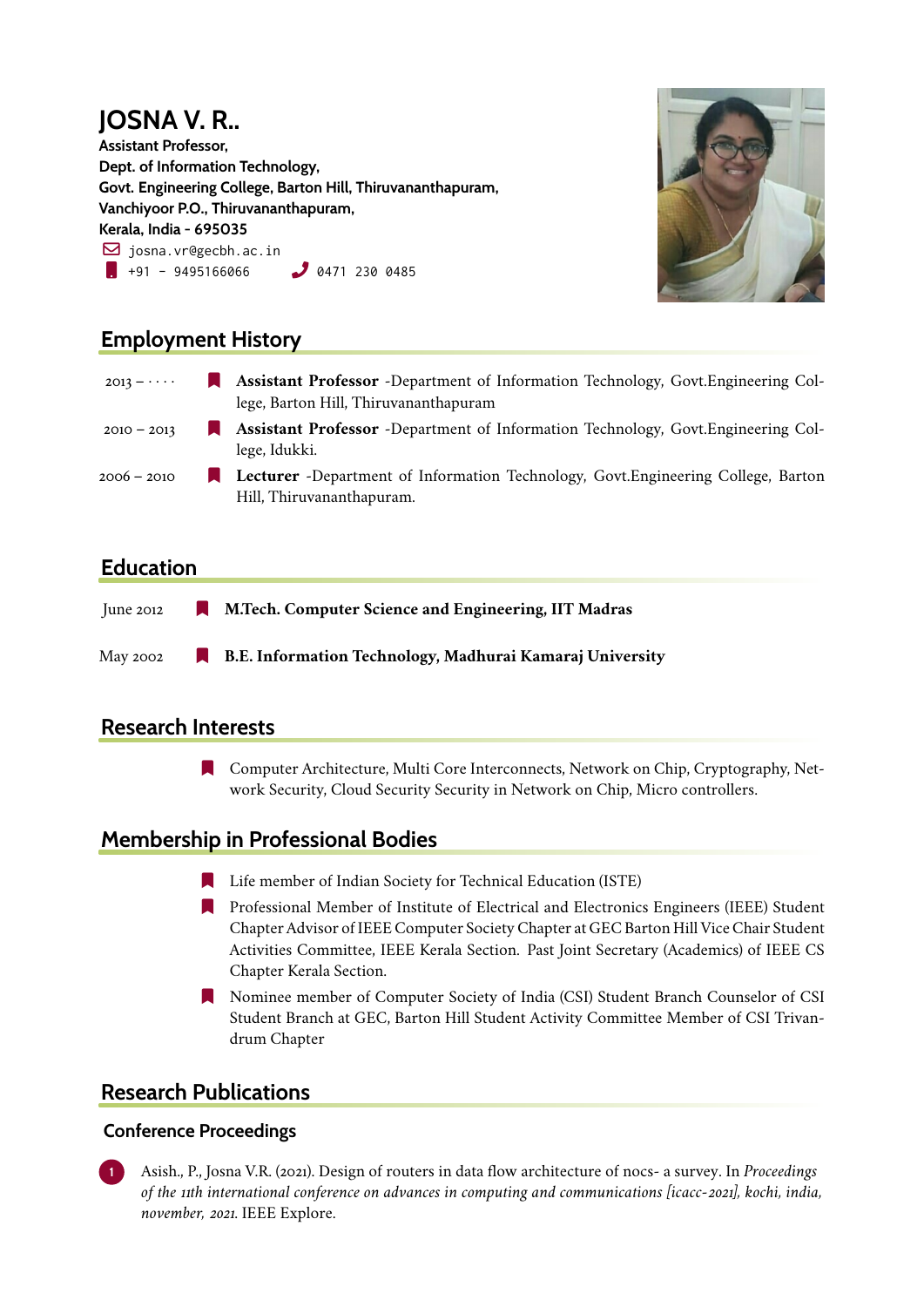**2** Raji Ramachandran, J. V. (2021). Data security and privacy in nocs- a survey. In *Proceedings of the international conference on advances in computing and communications [icacc-2021], idukki, india, july, 2021*. IEEE Explore.



**3** Aswathy N. S., J. V. (2017a). Implementation and analysis of adaptive packet throttling in mesh nocs. In *Proceedings of the 7th international conference on advances in computing and communications [icacc-2017], kochi, india, august, 2017*. Elsevier, Procedia Computer Science.

**4** Aswathy NS, J. V. (2017b). Packet throttling technique for congestion management in mesh nocs. In *Proceedings of the 21st international symposium on vlsi design and test [vdat-2017]*. IIT Roorkee.

**5** Lalitha, J. V. (2015). Traffic verification for network anomaly detection in sensor networks. In *International conference on emerging trends in engineering, science and technology (icetest - 2015)*. Elsevier, Procedia Computer Science.

**6** Sridhar A, J. V. (2015). Cash on modified elgamal: A preventive technique for false channel condition reporting attackin ad-hoc network. In *International conference on emerging trends in engineering, science and technology (icetest - 2015)*. Elsevier, Procedia Computer Science.

### **Participation in Faculty Development Programs**

- **IF** DTE sponsored 6 day course on 'Graph Theory' organized at Dept. of Information Technology, GECBH Thiruvananthapuram from 06 January 2020 to 11 January 2020.
- **IF** DTE sponsored 6 day course on 'Recent Trends in Communication and Networking ' organized at Dept. of Information Technology, GECBH Thiruvananthapuram from 06 January 2020 to 11 January 2020.
- [ TEQIP sponsored online FSDP-Python for Machine Learning organized at Government Engineering College, Palakkad from 14th to 18th September 2020
- [ TEQIP sponsored training programme on "Scientific Computing with Python" organized at RIT, Kottayam from 9th to 20th of Novemebr 2020
- [ AICTE Sponsored FDP on 'Machine Learning and Deep Learning-A Hands-On Approach', conducted by the Division of Electronics Engineering, CUSAT. from 7 to 19 December 2020.
- [ KTU sponsored 5 day FDP on 'Art of Student Centric Teaching' organized by department of Computer Science at NSS College of Engineering, Palakkad from 8 to 12 Feb 2021.

#### **Guidance of M.Tech Students**

|               | M.Tech in Network Engineering, GEC BartonHill |
|---------------|-----------------------------------------------|
| 2019-2021     | Raji Ramachandran,                            |
| 2018-2020     | Sudhina KV and Anu Mohan                      |
| 2017-2019     | Manju B Menon<br>H.                           |
| $2016 - 2018$ | Athulya Kamalasanan and Sreeraj<br>M.         |
| 2015-2017     | Aswathy N, Reshma Raj and Joel John<br>ш      |
| 2014-2016     | Shamna                                        |
| 2013-2015     | Sridhar A and Lalitha KV                      |
| 2012-2014     | Akhila and Sajeena                            |
|               |                                               |